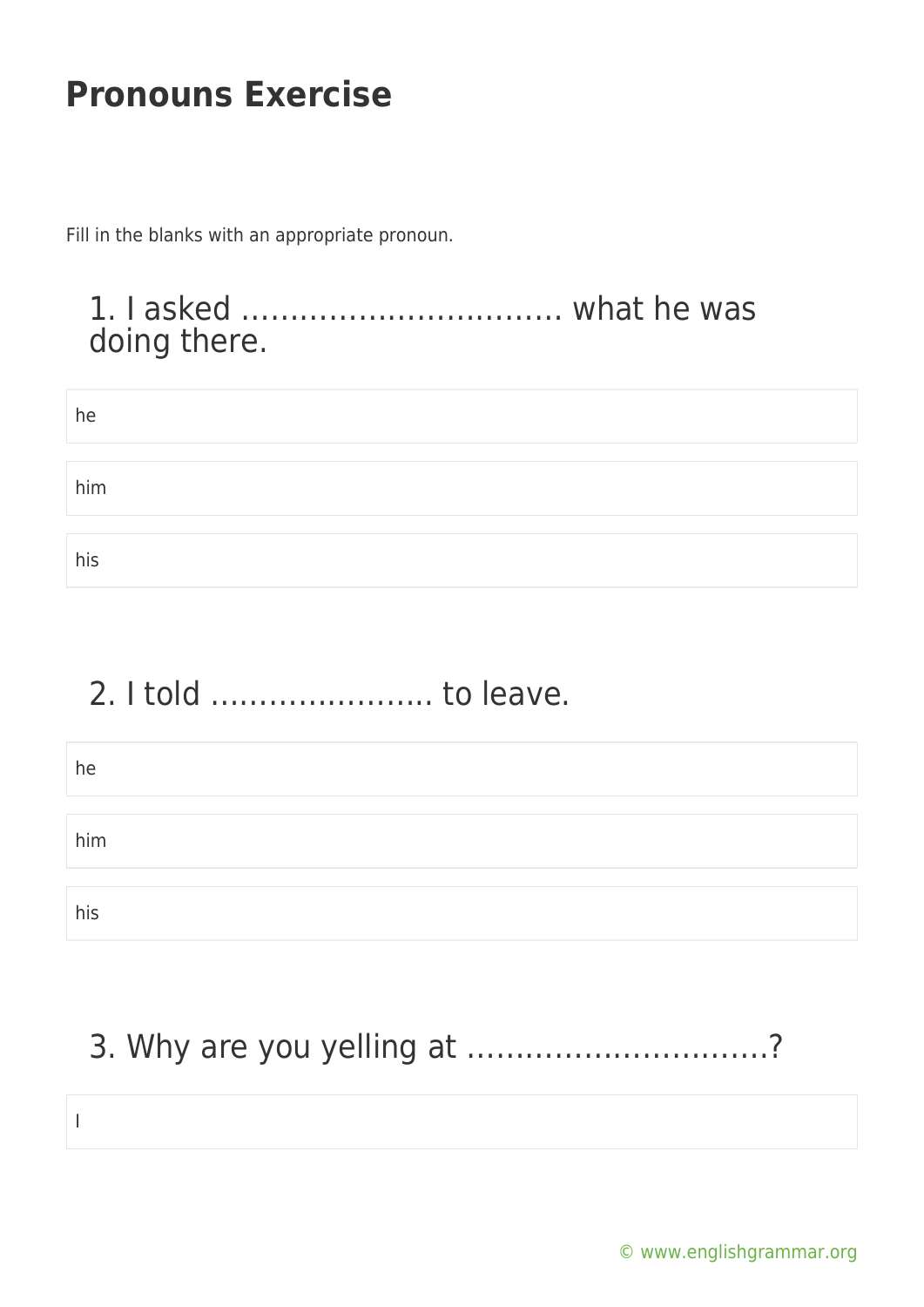| me |  |
|----|--|
|    |  |
| my |  |

### 4. I am convinced that ………………………….. is lying to me.

| he  |  |  |
|-----|--|--|
|     |  |  |
| him |  |  |
|     |  |  |
| his |  |  |

#### 5. It took ……………………………… quite some time to get used to living alone.

| me |  |  |
|----|--|--|
| my |  |  |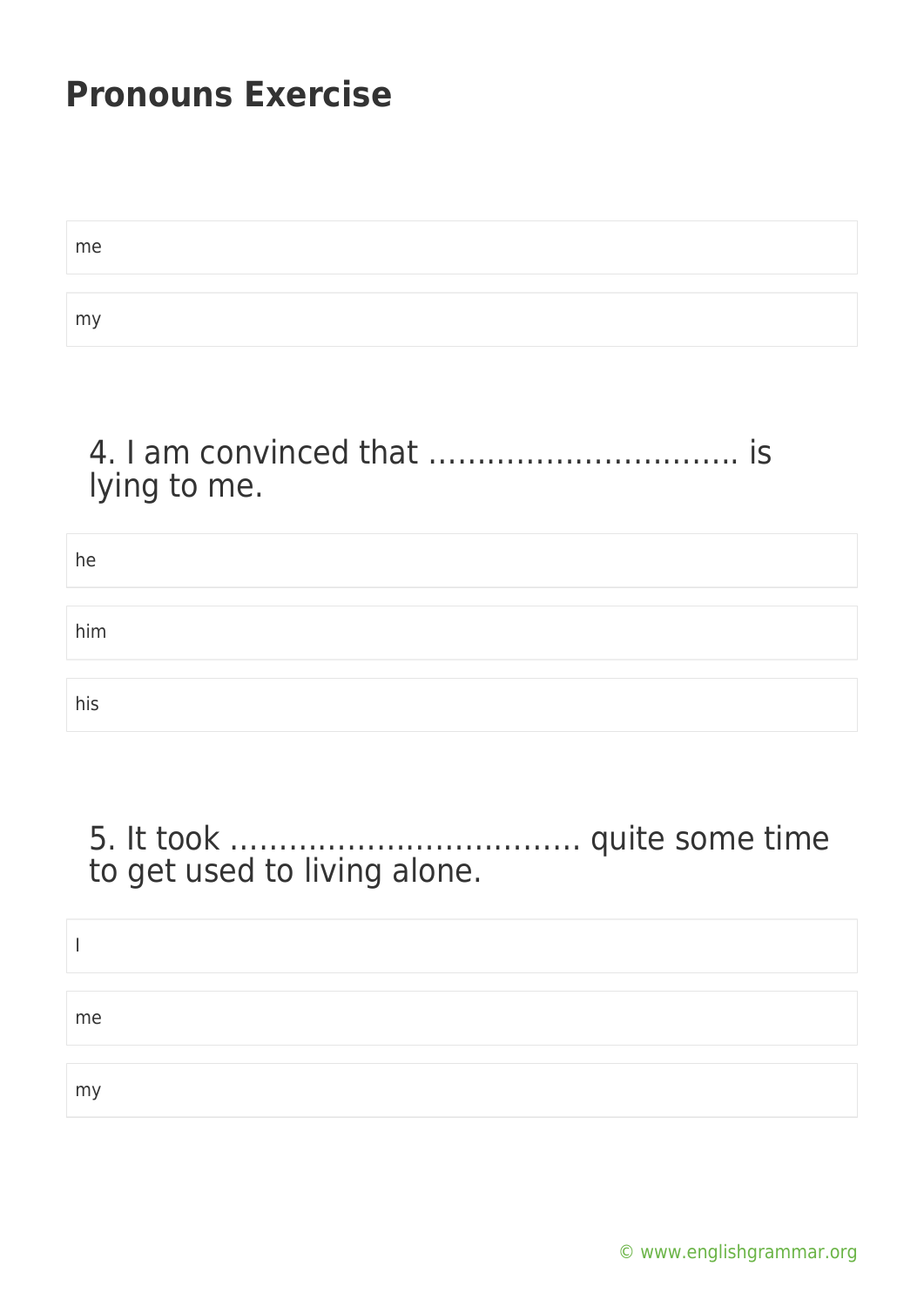I

#### 6. I waited for …………………………….. but he didn't come.

| he  |  |  |
|-----|--|--|
|     |  |  |
| him |  |  |
|     |  |  |
| his |  |  |

### 7. The child is waiting for ……………………………… mother.

| she  |  |  |  |
|------|--|--|--|
|      |  |  |  |
| her  |  |  |  |
|      |  |  |  |
| hers |  |  |  |

# 8. Don't interfere with …………………………….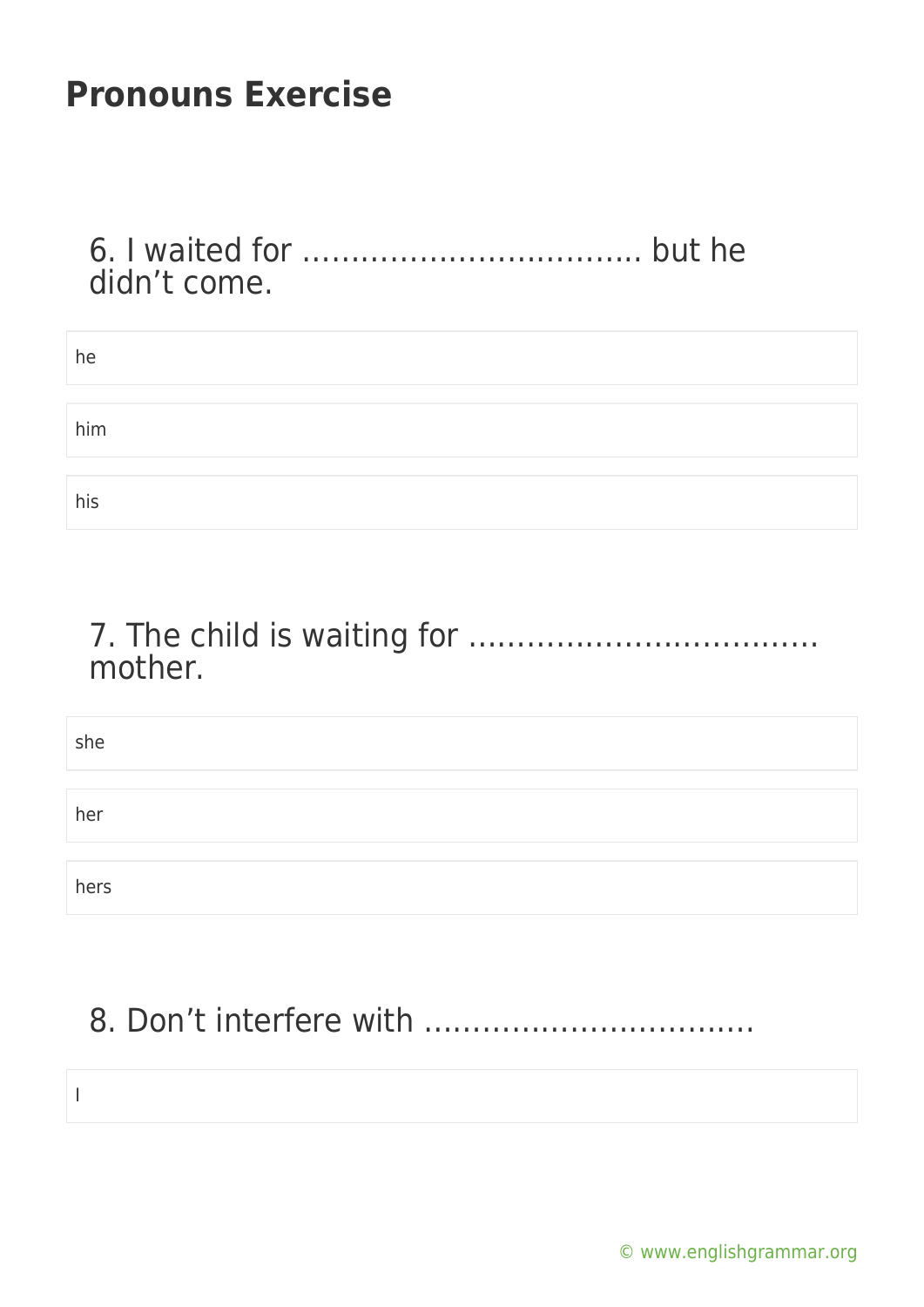| me   |  |  |
|------|--|--|
|      |  |  |
| mine |  |  |

### 9. I don't want to see ………………………………

| he  |  |  |  |
|-----|--|--|--|
|     |  |  |  |
| him |  |  |  |
|     |  |  |  |
| his |  |  |  |

# 10. Why don't you listen to

………………………………….?

I

me

# 11. I have invited all of ……………………………. to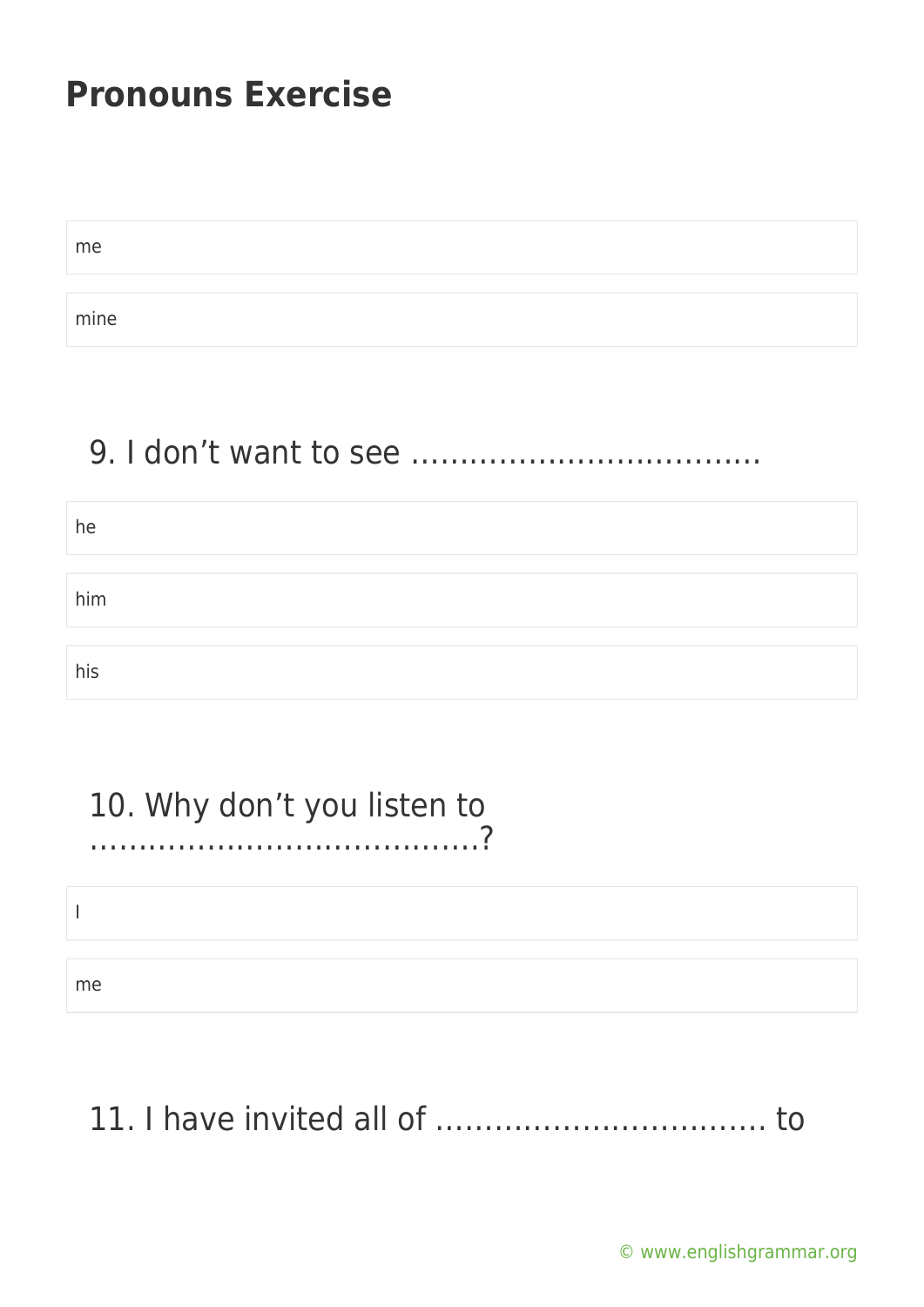#### my party.

| they  |  |  |  |
|-------|--|--|--|
|       |  |  |  |
| them  |  |  |  |
|       |  |  |  |
| their |  |  |  |

### 12. None of …………………………….. are interested in this.

| we        |  |  |  |
|-----------|--|--|--|
|           |  |  |  |
| <b>US</b> |  |  |  |
|           |  |  |  |
| they      |  |  |  |

#### Answers

I asked him what he was doing there.

I told her to leave.

Why are you yelling at me?

I am convinced that she is lying to me.